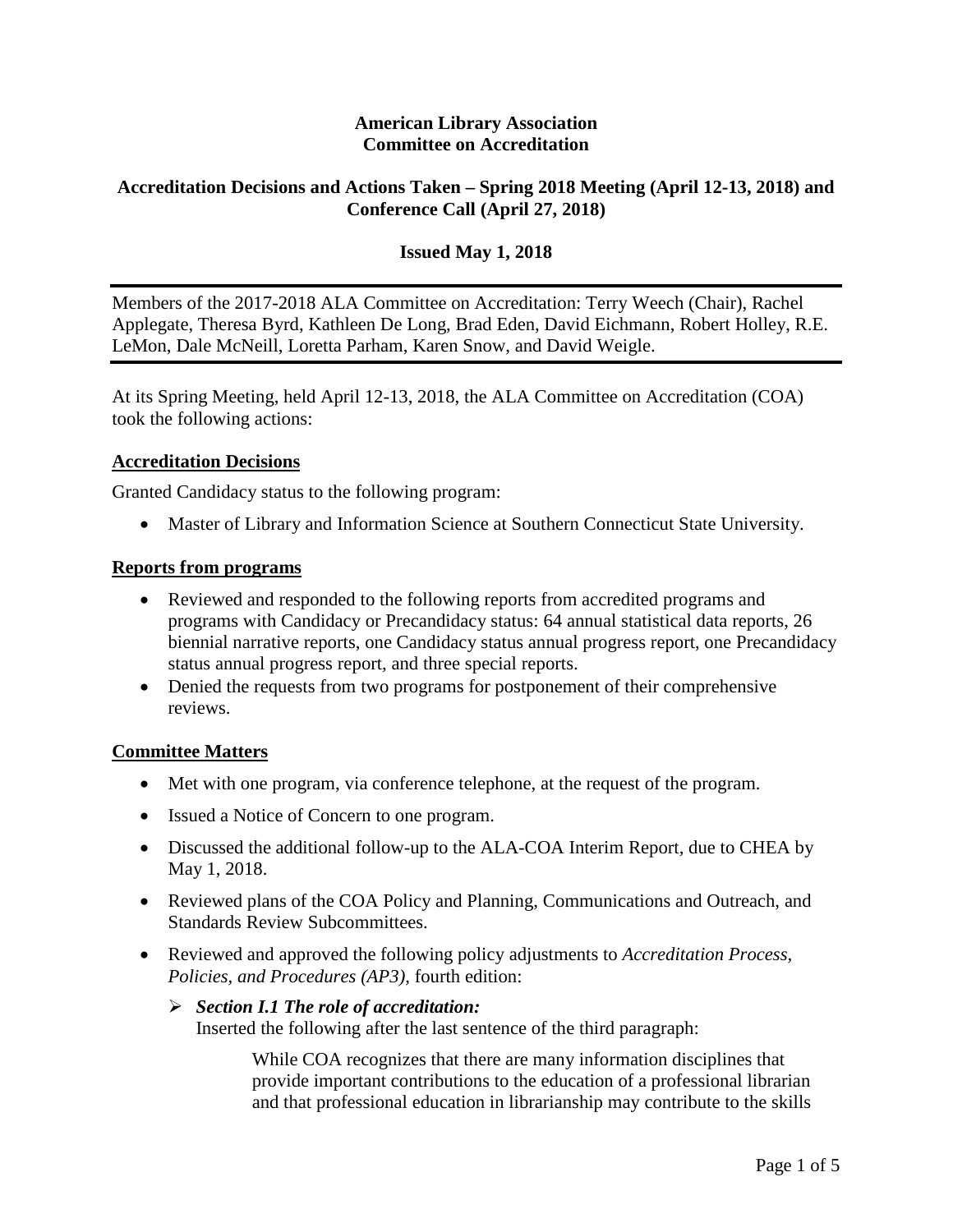and accomplishments of information professionals outside of librarianship, the accreditation process overseen by COA was entered into by ALA and COA "… in order to acknowledge the central role of the COA accreditation process to the recognition of librarianship as a distinct and autonomous profession…" (ALA-COA MOU 2010).

*Rationale:* To more effectively communicate the Committee on Accreditation's mission and role in the accreditation of programs leading to the professional degree in library and information studies.

#### *Section I.2 Accreditation terminology:*

Added the following definitions:

**CHEA:** The Council for Higher Education Accreditation. Officially recognizes the American Library Association as the accrediting agency for master's-level programs in library and information studies.

**COA:** The Committee on Accreditation - The autonomous committee that administers the accreditation review process of educational programs for the profession of librarianship.

**ERP:** The External Review Panel - A group of two to six library and information faculty and practitioners appointed by the COA through the Office for Accreditation to visit a program and verify information in the Self-Study. Panelists are also vetted by the program to avoid any conflicts of interest.

**LIS:** Library and Information Studies - In the context of ALA-COA communications, LIS has this specific reference. In other contexts, including some ALA-accredited programs, LIS may refer to Library and Information Science, but this is not the specific meaning in the context of COA accreditation.

*Rationale:* To provide precise definitions for common acronyms used throughout *AP3*.

 *Section I.10 Candidacy status and Initial accreditation of additional programs:*  Removed the last sentence of the first paragraph and replaced it with:

> All candidate programs must have an on-site comprehensive review. Each candidate program must be reviewed by a separate External Review Panel and undergo an on-site comprehensive review even if the reviews are scheduled concurrently with another accredited program. The school is responsible for the fees and expenses for each of the additional programs being accredited.

In the second paragraph, replaced the phrase, "from the accredited degree" with "from the accredited program." It now reads as follows:

Indications that a course of study is a separate program from the accredited degree program and should be brought forward for Candidacy status include: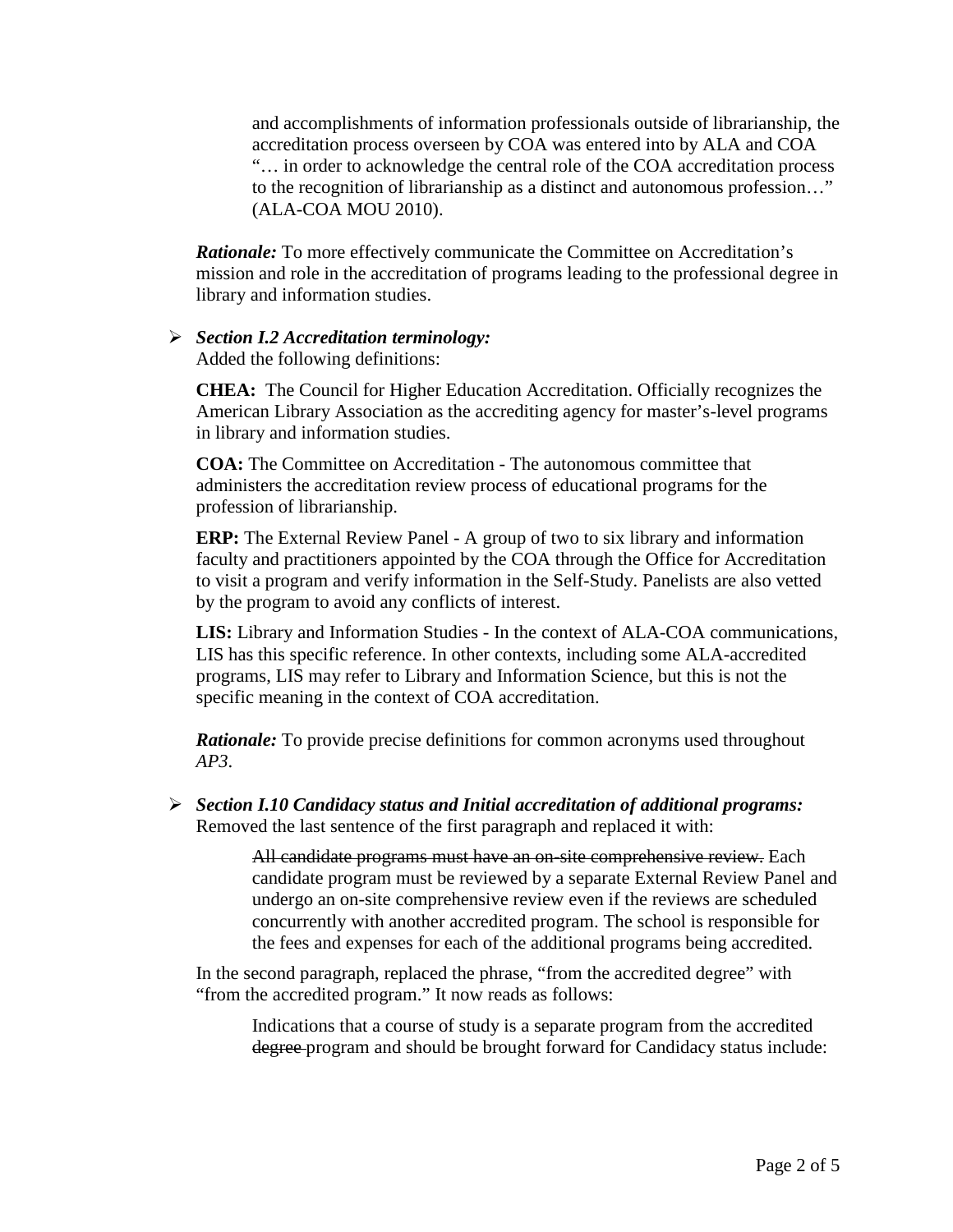*Rationale:* To provide a solution to issues that arise when a school with multiple accredited programs seeks to migrate an accredited program to another campus and/or administrative structure.

### *Section I.15 Accreditation decisions:*

Added the bold text to the last paragraph and revised the "effective for" statement:

Any standard on which a program has follow-up reporting **(following a comprehensive review or interim reporting review)** is made public by the Office for Accreditation **in the Directory of ALA-Accredited Programs and** as a part of the usual means (e.g., press release, Accreditation Decisions and Actions Taken reports, and *Prism*).\*

*\* Effective beginning with decisions in January for all programs beginning in May 2018*

*Rationale:* For fuller public disclosure on COA decision making in response to:

- Council on Higher Education Accreditation (CHEA) standard 12B: Demonstrates Accountability
- ALA Task Force on Accreditation Communication and Process recommendation 16: "Make accreditation decisions and documentation publicly available."

# *Section I.22 Institutional or programmatic changes:*

Added the bold text to the third paragraph:

Any change in **organizational structure and/or** executive administration **relevant to the accredited program** must be communicated in writing to the Office for Accreditation within 30 days. Examples of **organizational or** executive administration changes that must be reported include, but are not limited to:

- **The placement of an ALA-accredited program in a different administrative unit**
- Chief executive officer of the institution, e.g., president;
- Head of the accredited program, e.g., dean, director, chair;
- Chief academic officer of the institution, e.g., provost.

*Rationale:* To specify indicators that should initiate a notice to the Office for Accreditation and the Committee on Accreditation for enabling oversight of the impact of institutional or programmatic changes that might impact the accreditation status of a program.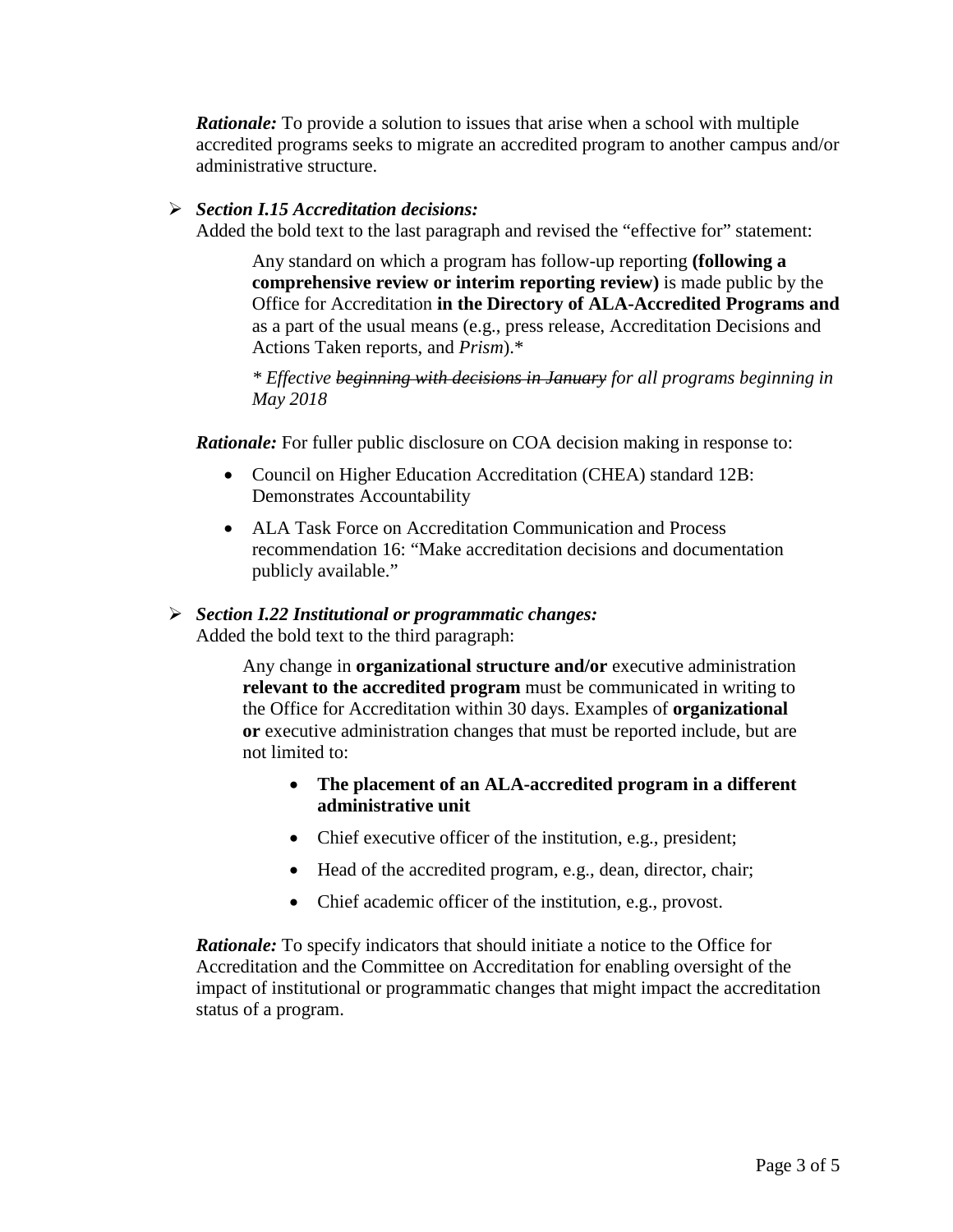During its April 27, 2018, conference call, the Committee on Accreditation (COA) took the following action:

## **Committee Matters**

- Reviewed and approved the following policy adjustment to *Accreditation Process, Policies, and Procedures (AP3),* fourth edition:
	- *Section II.7.4 Examples of evidence that might be used to indicate compliance with the 2015 Standards for Accreditation:*

Added the bold text to section V. Administration, Finances, and Resources:

- V. Administration, Finances, and Resources
- Organizational charts for the program, the school/college of which the program is a part, and the institution as a whole
- Description of relationships of program and school/college to the institution with regard to autonomy, support and resources
- Minutes of meetings of faculty, committees, advisory boards and other relevant groups that provide evidence of administrative structures, decisions made, and plans promulgated by the program
- Descriptions of institution-wide opportunities for faculty, staff, and student participation
- **Documentation that leadership ensures opportunities for student involvement in the field such that each can graduate prepared for employment**
- Lists of faculty, staff, and student appointment/election to school, collegiate, and university administrative and academic entities
- Materials and data on the school's financial structure: budgets, budget analyses, and data reflecting the use of the analyses for decision making
- Information on availability of funds for research, professional development, travel, leaves with pay, and student financial aid
- Criteria used to award professional development, travel, leaves, and other forms of funding to individual faculty, staff and students
- Comparative data on budgets and funding over 5 to 10 years to show trajectories of support
- Information on administrative personnel: demographics, salaries, curricula vitae, and other data compared to similar units in the institution
- The school's evaluation policy for administrative personnel, data reflecting its implementation, and data reflecting the use of the results of evaluations
- Maps, floor plans or descriptions of physical facilities, including offcampus and satellite facilities
- Description of ADA compliance for all facilities where the program holds face-to-face instruction, student professional organization meetings, inperson orientations, and program social events
- **Documentation that leadership ensures student health and safety**